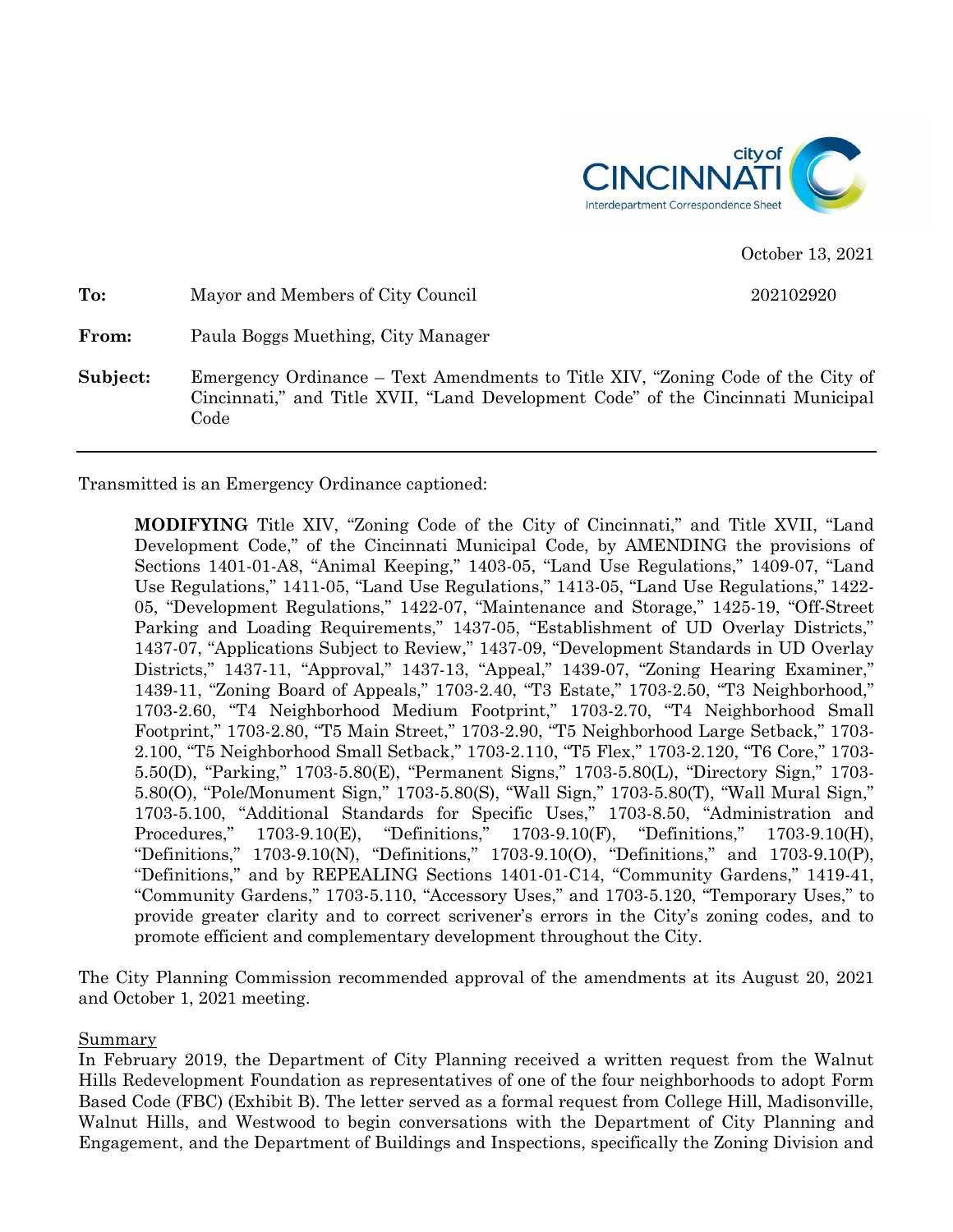Urban Conservator's Office, to address scrivener errors, clarifications, and internally illuminated signage.

In addition to the above referenced and requested amendments, the City of Cincinnati conducted a review of the Title XIV, "Zoning Code of the City of Cincinnati," and Title XVII, "Land Development Code" of the Cincinnati Municipal Code to identify related and necessary text amendments. Of the areas identified, it was determined that Title XVII, "Land Development Code," as it relates to urban agriculture, horticulture, and animal keeping, needs to be amended to reflect the recently adopted Chapter 1422, "Urban Agriculture: Horticulture and Animal Keeping" of the Zoning Code. The proposed text amendments also include modifications to the Urban Design Overlay District review standards as there have been an increase in applications for development in these districts, and it has been determined that added clarity is necessary to these standards and procedures. The proposed text amendments to modify specific sections of Title XIV, "Zoning Code of the City of Cincinnati," and Title XVII "Land Development Code" is intended to add consistency to the Cincinnati Municipal Code, continue to build streamlined and cohesive development processes, and add transparency to city requirements and development procedures.

The City Planning Commission recommended the following on August 20, 2021 to City Council:

**APPROVE** the proposed text amendments to modify Title XIV, "Zoning Code of the City of Cincinnati," and Title XVII, "Land Development Code," of the Cincinnati Municipal Code, by AMENDING the provisions of Sections 1401-01-A8, "Animal Keeping," 1403-05, "Land Use Regulations," 1409-07, "Land UseRegulations," 1411-05, "Land Use Regulations," 1413-05, "Land Use Regulations," 1422-05, "Development Regulations," 1422-07, "Maintenance and Storage," 1425-19 "Off-Street Parking and Loading Requirements," 1703- 2.40, "T3 Estate," 1703-2.50, "T3 Neighborhood," 1703-2.60, "T4 Neighborhood Medium Footprint," 1703-2.70, "T4 Neighborhood Small Footprint," 1703-2.80, "T5 Main Street," 1703-2.90, "T5 Neighborhood Large Setback," 1703-2.100, "T5 Neighborhood Small Setback," 1703-2.110, "T5 Flex," 1703- 2.120, "T6 Core," 1703-5.50(D), "Parking," 1703-5.80(E), "Permanent Signs," 1703-5.80(L), "Directory Sign," 1703-5.80(O), "Pole/Monument Sign," 1703-5.80(S), "Wall Sign," 1703- 5.80(T), "Wall Mural Sign," 1703-5.100, "Additional Standards for Specific Uses," 1703-8.50, "Administration and Procedures," 1703-9.10(E), "Definitions," 1703-9.10(F), "Definitions," 1703-9.10(H), "Definitions," 1703-9.10(N), "Definitions," 1703-9.10(O), "Definitions," and 1703-9.10(P), "Definitions,"; and REPEALING Sections 1401-01-C14, "Community Gardens," 1419-41, "Community Gardens," 1703-5.110, "Accessory Uses," and 1703-5.120, "Temporary Uses," to provide greater clarity and to correct scriveners errors in the City's zoning codes, and to promote efficient and complementary development throughout the City.

The City Planning Commission recommended the following on October 1, 2021 to City Council:

**APPROVE** the proposed text amendments to modify Title XIV, "Zoning Code of the City of Cincinnati" of the Cincinnati Municipal Code, by AMENDING the provisions of Sections 1437-05, "Establishment of UD Overlay Districts," 1437-07, "Applications Subject to Review," 1437-09, "Development Standards in UD Overlay Districts," 1437-11, "Approval," 1437-13, "Appeal," 1439-07, "Zoning Hearing Examiner," and 1439-11, "Zoning Board of Appeals," to provide greater clarity and to promote efficient and complementary development throughout the City.

**ADOPT** the following condition to the approval above: